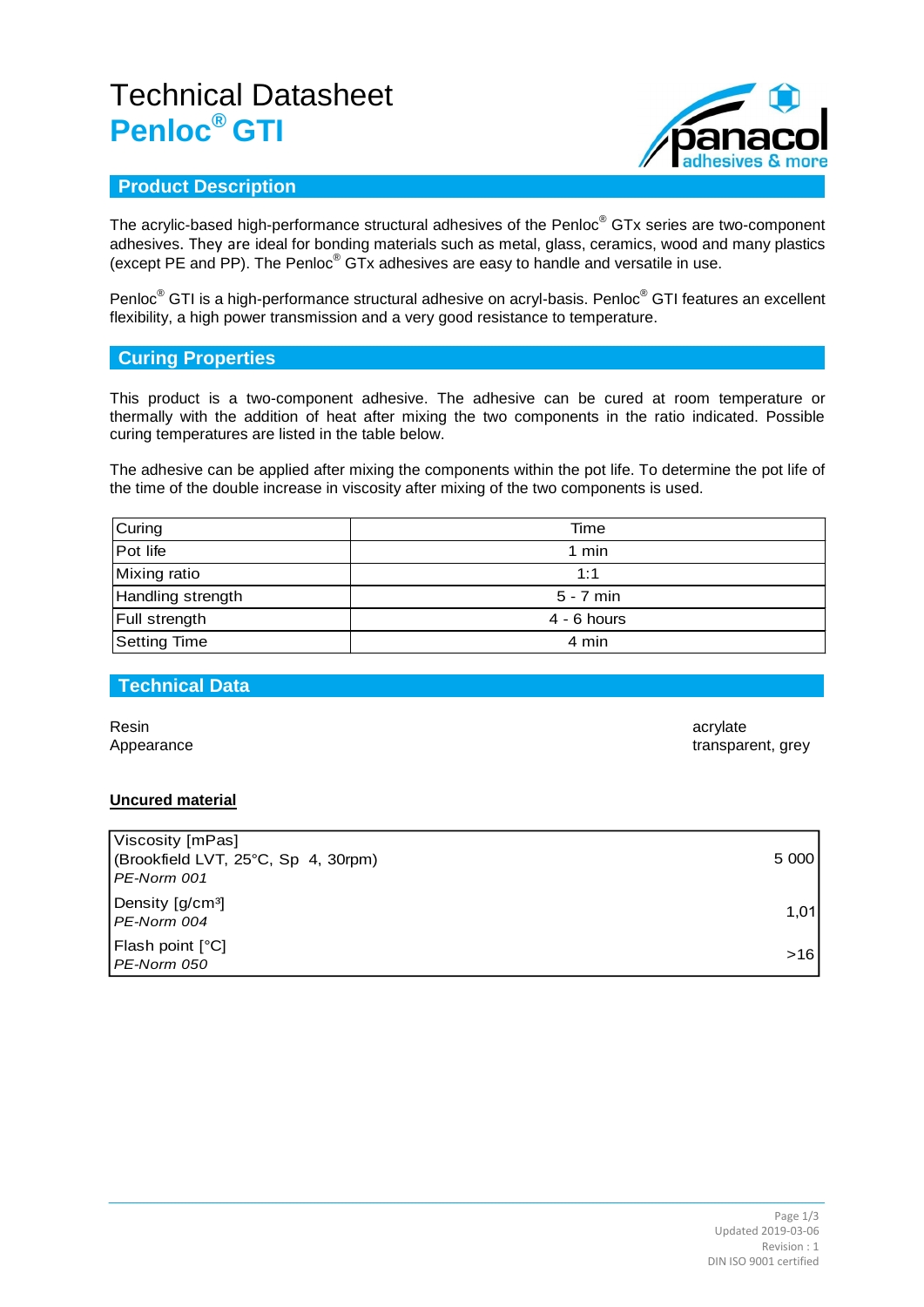# Technical Datasheet **Penloc® GTI**



### **Cured material**

| Hardness shore D<br>PE-Norm 006          | 55        |
|------------------------------------------|-----------|
| Temperature resistance [°C]              | -40 - 150 |
| Shrinkage [%]<br>PE-Norm 031             |           |
| Water absorption [mass %]<br>PE-Norm 016 | <9        |

Glass transition temperature DSC [°C] *PE-Norm 009* 50 - 55

| Young's modulus E [MPa]<br>PE-Norm 056                     | 462 |
|------------------------------------------------------------|-----|
| Tensile strength [MPa]<br>PE-Norm 014                      | 8   |
| Elongation at break [%]<br>PE-Norm 014                     | 4   |
| Lap shear strength (steel/steel) [MPa]                     | 27  |
| Lap shear strength (stainless steel/stainless steel) [MPa] | 21  |
| Lap shear strength (AI/AI) [MPa]                           | 22  |
| Lap shear strength (PC/PC) [MPa]                           | *5  |
| Lap shear strength (PMMA/PMMA) [MPa]                       | *3  |
| Lap shear strength (polyester/polyester) [MPa]             | 3   |
| Lap shear strength (PVC/PVC) [MPa]                         | 8   |
| Lap shear strength (ABS/ABS) [MPa]                         | *8  |

\* substrate failure

## **Transport/Storage/Shelf Life**

|                | Transport            | Storage             | Shelf-life*                                       |
|----------------|----------------------|---------------------|---------------------------------------------------|
| Cartridge      | at room temperature  |                     | at room temperature   at delivery min. 4,5 months |
| Other packages | max. 25 $^{\circ}$ C | max. $25^{\circ}$ C | max. 9 months                                     |

*\*Store in original, unopened containers!*

#### **Instructions for Use**

#### **Surface preparation**

The surfaces to be bonded should be free of dust, oil, grease or other dirt in order to obtain an optimal and reproducible bond.

For cleaning we recommend the cleaner IP® Panacol. Substrates with low surface energy (e.g. polyethylene, polypropylene) must be pretreated in order to achieve sufficient adhesion.